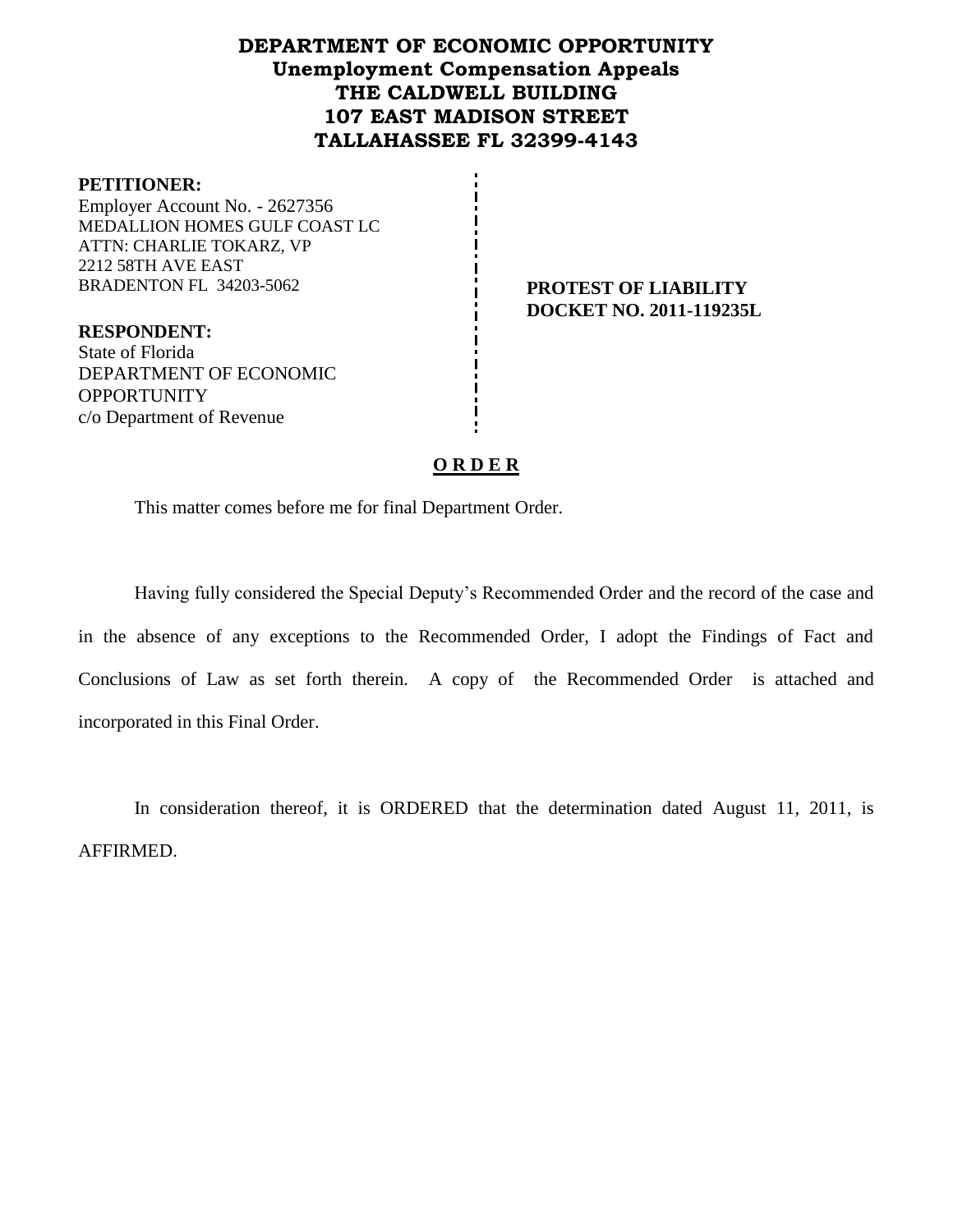#### **JUDICIAL REVIEW**

Any request for judicial review must be initiated within 30 days of the date the Order was filed. Judicial review is commenced by filing one copy of a *Notice of Appeal* with the DEPARTMENT OF ECONOMIC OPPORTUNITY at the address shown at the top of this Order and a second copy, with filing fees prescribed by law, with the appropriate District Court of Appeal. It is the responsibility of the party appealing to the Court to prepare a transcript of the record. If no court reporter was at the hearing, the transcript must be prepared from a copy of the Special Deputy's hearing recording, which may be requested from the Office of Appeals.

Cualquier solicitud para revisión judicial debe ser iniciada dentro de los 30 días a partir de la fecha en que la Orden fue registrada. La revisión judicial se comienza al registrar una copia de un *Aviso de Apelación* con la Agencia para la Innovación de la Fuerza Laboral [*DEPARTMENT OF ECONOMIC OPPORTUNITY]* en la dirección que aparece en la parte superior de este *Orden* y una segunda copia, con los honorarios de registro prescritos por la ley, con el Tribunal Distrital de Apelaciones pertinente. Es la responsabilidad de la parte apelando al tribunal la de preparar una transcripción del registro. Si en la audiencia no se encontraba ningún estenógrafo registrado en los tribunales, la transcripción debe ser preparada de una copia de la grabación de la audiencia del Delegado Especial [*Special Deputy*], la cual puede ser solicitada de la Oficina de Apelaciones.

Nenpòt demann pou yon revizyon jiridik fèt pou l kòmanse lan yon peryòd 30 jou apati de dat ke Lòd la te depoze a. Revizyon jiridik la kòmanse avèk depo yon kopi yon *Avi Dapèl* ki voye bay DEPARTMENT OF ECONOMIC OPPORTUNITY lan nan adrès ki parèt pi wo a, lan tèt *Lòd* sa a e yon dezyèm kopi, avèk frè depo ki preskri pa lalwa, bay Kou Dapèl Distrik apwopriye a. Se responsabilite pati k ap prezante apèl la bay Tribinal la pou l prepare yon kopi dosye a. Si pa te gen yon stenograf lan seyans lan, kopi a fèt pou l prepare apati de kopi anrejistreman seyans lan ke Adjwen Spesyal la te fè a, e ke w ka mande Biwo Dapèl la voye pou ou.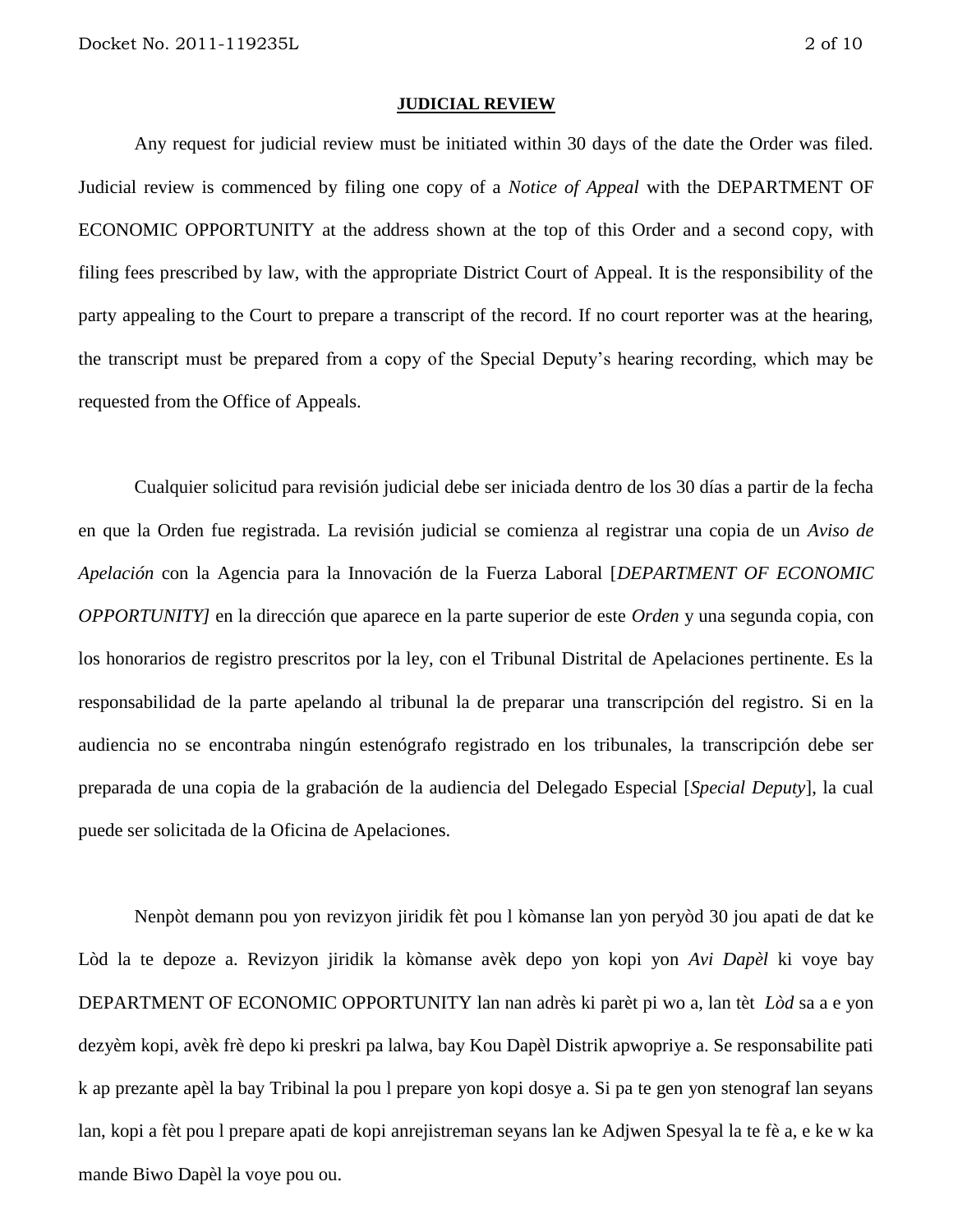DONE and ORDERED at Tallahassee, Florida, this day of **April, 2012**.



Altemese Smith, Assistant Director, Unemployment Compensation Services DEPARTMENT OF ECONOMIC OPPORTUNITY

FILED ON THIS DATE PURSUANT TO § 120.52, FLORIDA STATUTES, WITH THE DESIGNATED DEPARTMENT CLERK, RECEIPT OF WHICH IS HEREBY ACKNOWLEDGED.

Shemen Burn \_\_\_\_\_\_\_\_\_\_\_\_\_\_\_\_\_\_\_\_\_\_\_\_\_\_\_\_ \_\_\_\_\_\_\_\_\_\_\_\_

DEPUTY CLERK DATE

### **CERTIFICATE OF SERVICE**

**I HEREBY CERTIFY that true and correct copies of the foregoing Final Order have been furnished to the persons listed below in the manner described, on the \_\_\_\_\_\_\_ day of April, 2012**.

Shaner Barnes

SHANEDRA Y. BARNES, Special Deputy Clerk DEPARTMENT OF ECONOMIC OPPORTUNITY Unemployment Compensation Appeals 107 EAST MADISON STREET TALLAHASSEE FL 32399-4143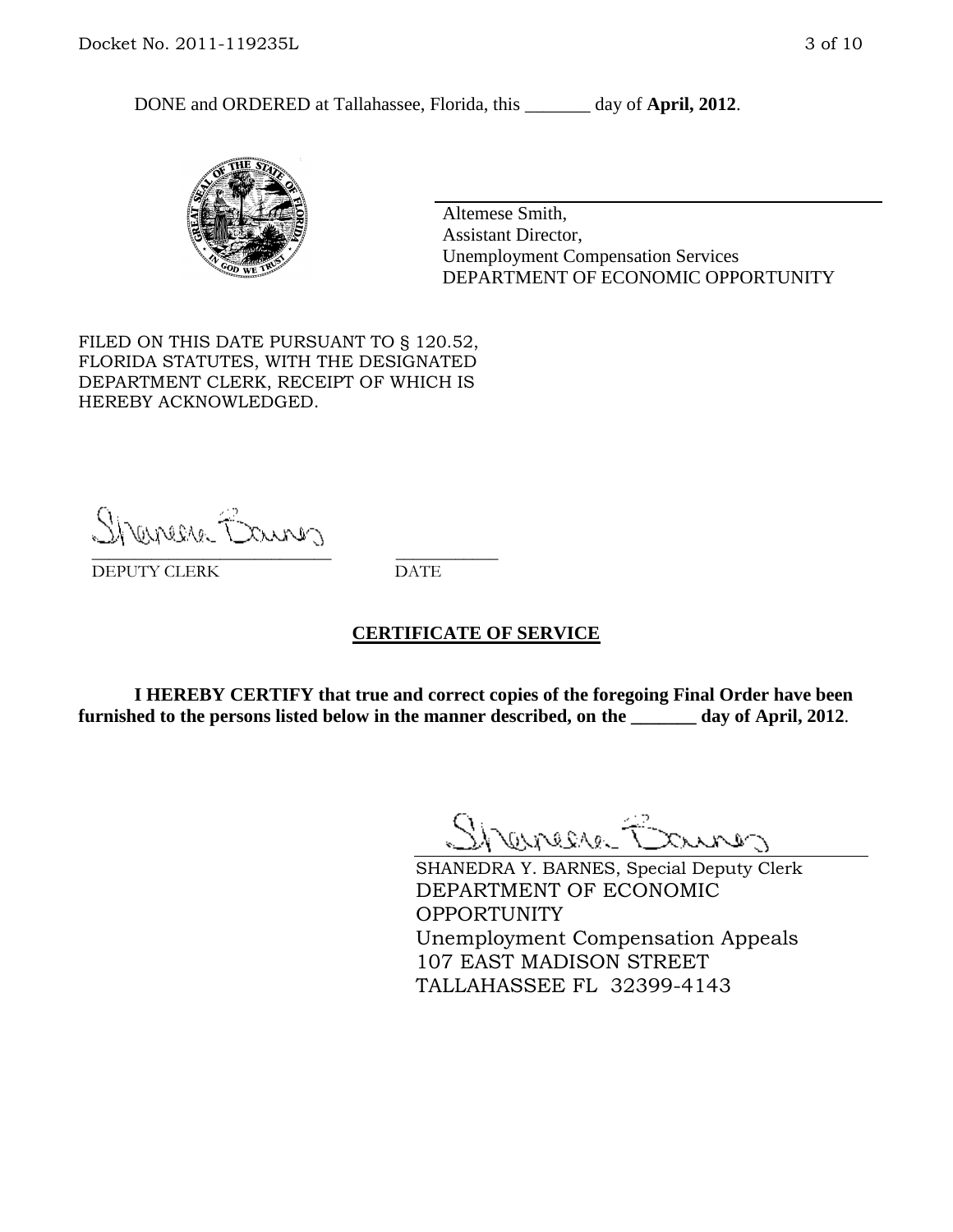By U.S. Mail:

 MEDALLION HOMES GULF COAST LC ATTN: CHARLIE TOKARZ, VP 2212 58TH AVE EAST BRADENTON FL 34203-5062

#### CHARLES MATJOURANIS 3155 LANDMARK DR #321 CLEARWATER FL 33761

DEPARTMENT OF REVENUE ATTN: VANDA RAGANS - CCOC #1 4624 5050 WEST TENNESSEE STREET TALLAHASSEE FL 32399

MAITLAND TAX ATTN GORDON HERGET SUITE 160 2301 MAITLAND CENTER PARKWAY MAITLAND FL 32751-4192

MEDALLION HOMES GULF COAST LC MEDALLION HOMES GULF COAST LC 4627 E CALLE REDONDA PHOENIX AZ 85018

State of Florida DEPARTMENT OF ECONOMIC OPPORTUNITY c/o Department of Revenue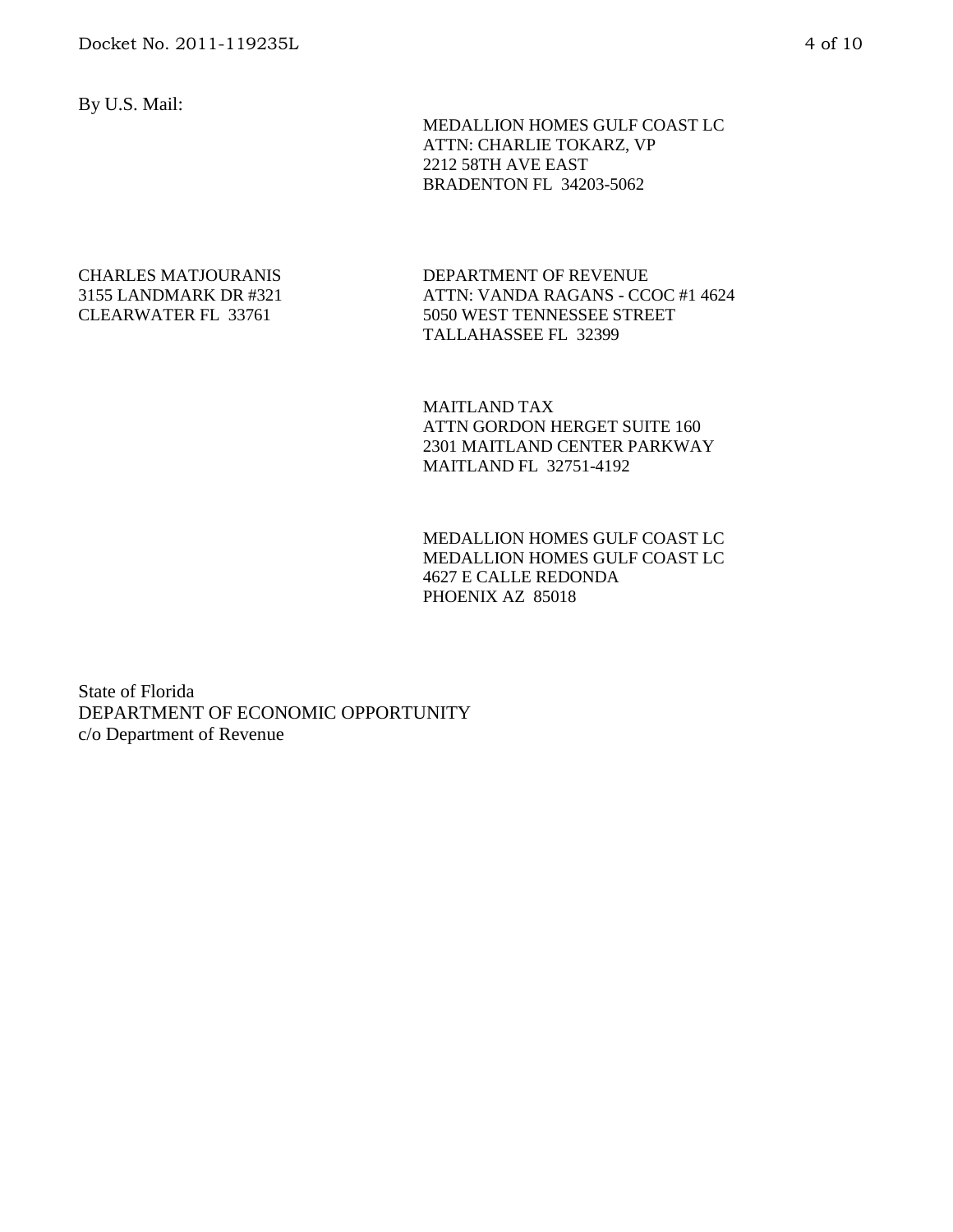## **DEPARTMENT OF ECONOMIC OPPORTUNITY Unemployment Compensation Appeals**

MSC 344 CALDWELL BUILDING 107 EAST MADISON STREET TALLAHASSEE FL 32399-4143

#### **PETITIONER:**

Employer Account No. - 2627356 MEDALLION HOMES GULF COAST LC ATTN: CHARLIE TOKARZ, VP 2212 58TH AVE EAST BRADENTON FL 34203-5062

> **PROTEST OF LIABILITY DOCKET NO. 2011-119235L**

### **RESPONDENT:**

State of Florida DEPARTMENT OF ECONOMIC **OPPORTUNITY** c/o Department of Revenue

# **RECOMMENDED ORDER OF SPECIAL DEPUTY**

TO: Deputy Director, Interim Executive Director, Unemployment Compensation Services DEPARTMENT OF ECONOMIC OPPORTUNITY

This matter comes before the undersigned Special Deputy pursuant to the Petitioner's protest of the Respondent's determination dated August 11, 2011.

After due notice to the parties, a telephone hearing was held on December 15, 2011. The Petitioner, represented by the Petitioner's vice president, appeared. The Petitioner's president testified as a witness. The Respondent, represented by a Department of Revenue Tax Specialist, appeared and testified. The Joined Party appeared and testified.

The record of the case, including the recording of the hearing and any exhibits submitted in evidence, is herewith transmitted. Proposed Findings of Fact and Conclusions of Law were not received.

### **Issue:**

Whether services performed for the Petitioner by the Joined Party and other individuals as drafter(s) constitute insured employment pursuant to Sections 443.036(19), 443.036(21); 443.1216, Florida Statutes, and if so, the effective date of the liability.

### **Findings of Fact:**

1. The Petitioner is a limited liability company engaged in the business of semi-custom home building. The Petitioner utilizes the services of an independent engineer to sign and seal construction drawings for permitting.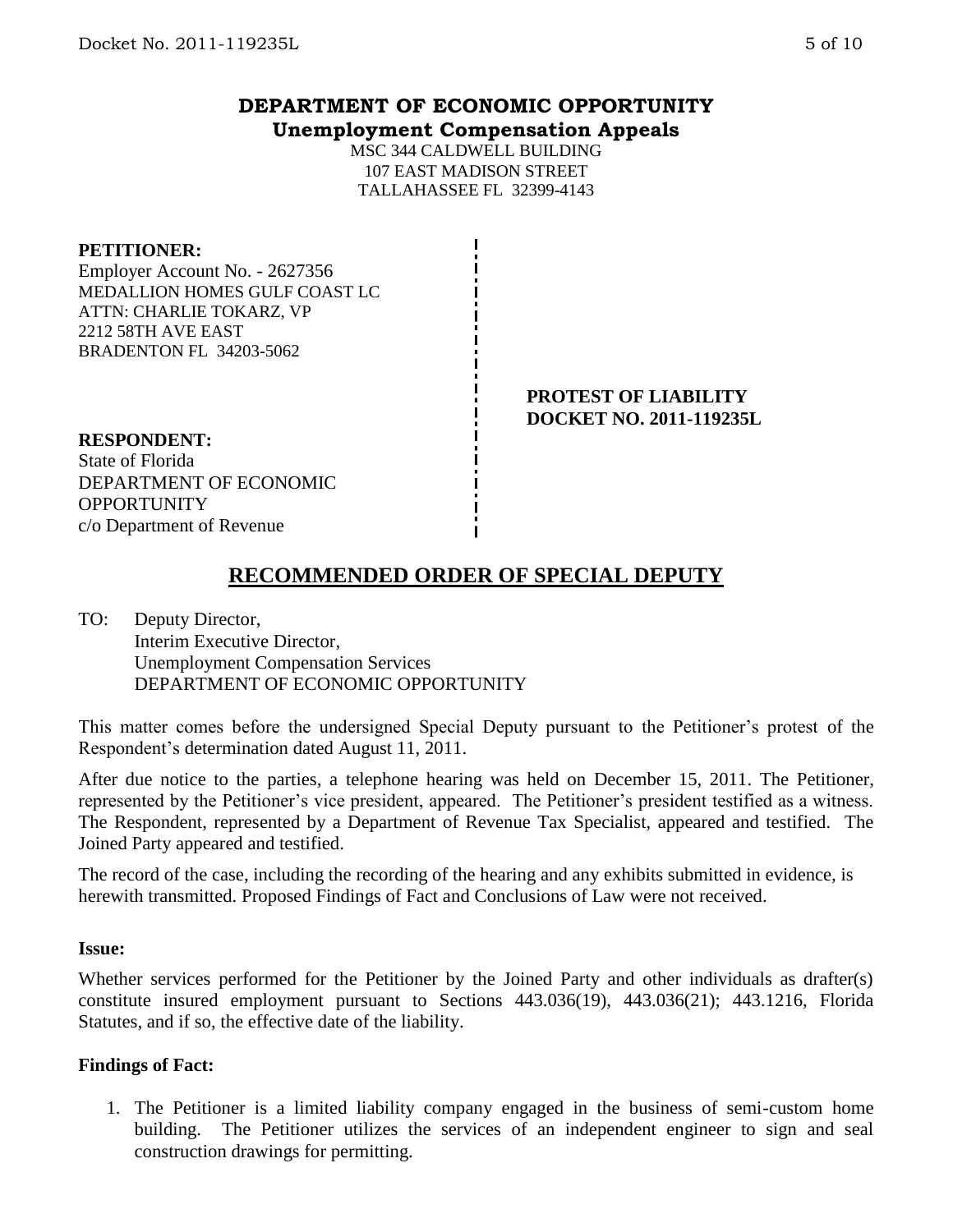- 2. The Joined Party has 25 years of drafting experience. The Joined Party provided drafting services for the Petitioner from August 31, 2010, until March 25, 2011. The Joined Party was hired on a temporary basis to update the Petitioner's master plans. At that time, the Petitioner employed one drafter; however, the Petitioner did not want to overburden that employee with the additional work. The Petitioner anticipated the duration of the Joined Party's services would be 4-6 weeks. The Joined Party accepted the work because he was unemployed at the time and hoped the opportunity would lead to a permanent job.
- 3. There was no written agreement between the parties. The Petitioner told the Joined Party the work would be temporary and that he would be paid \$575 per week.
- 4. The Petitioner has a relationship with Cargor Partners 3 that allows the Petitioner to build homes on lots owned by Cargor Partners 3. Some of the expense of the Joined Party's services was allocated by the Petitioner to Cargor Partners 3. The Joined Party did not work or communicate with anyone identified as an employee or representative of Cargor Partners 3.
- 5. The Joined Party was paid \$575 per week. Prior to receipt of his weekly payment, the Joined Party was required to sign and date a pre-printed invoice that was prepared by the Petitioner. On each invoice, two-thirds of the payment was allocated to the Petitioner and one-third to Cargor Partners 3. No payroll taxes were withheld from the Joined Party's pay. The Petitioner did not provide any fringe benefits to the Joined Party, such as health insurance, sick pay or vacation pay. The Petitioner paid the Joined Party a Christmas bonus of \$100. The Joined Party's 2010 earnings were reported on a Form 1099-MISC.
- 6. The Petitioner provided the work space, computer, AutoCAD software, printer, and all other equipment and supplies needed to perform the work. The Joined Party had no expenses in connection with the work.
- 7. The Joined Party performed all of his services at the Petitioner's location. Although the Joined Party may have been able to perform a minor portion of his work from home or another location, the majority of the work had to be done using the Petitioner's network and AutoCAD program. The Petitioner's office was open from 6:00 a.m. until 6:00 p.m., Monday through Friday. The office was occasionally open on Saturday. The Joined Party worked from 8:00 a.m. to 5:00 p.m., the same hours worked by most of the Petitioner's employees.
- 8. The Joined Party was skilled in the use of the AutoCAD program. The Joined Party was trained on the location, format, and organization of the Petitioner's master plans, and the particular requirements of the Petitioner's engineer. The Joined Party was required to perform his work in accordance with the requirements of the Petitioner's engineer and instructions provided in the form of "red-line" drawings. If the Petitioner's engineer was not satisfied with the Joined Party's work product, the Joined Party was required to correct his work. He was not expected to correct his work without compensation.
- 9. For the first two months, the Joined Party's efforts were focused primarily on updating the master plan sets. Thereafter, the Joined Party was instructed to work on customer plans. The Petitioner provided the Joined Party with customer requested changes to the master plan that the Joined Party incorporated into a set of customized construction drawings.
- 10. The Petitioner determined the scope and sequence of the Joined Party's work. The Joined Party's work was reviewed by the Petitioner and the Petitioner's engineer. The Joined Party was supervised by an employee of the Petitioner who was responsible for pre-production processes.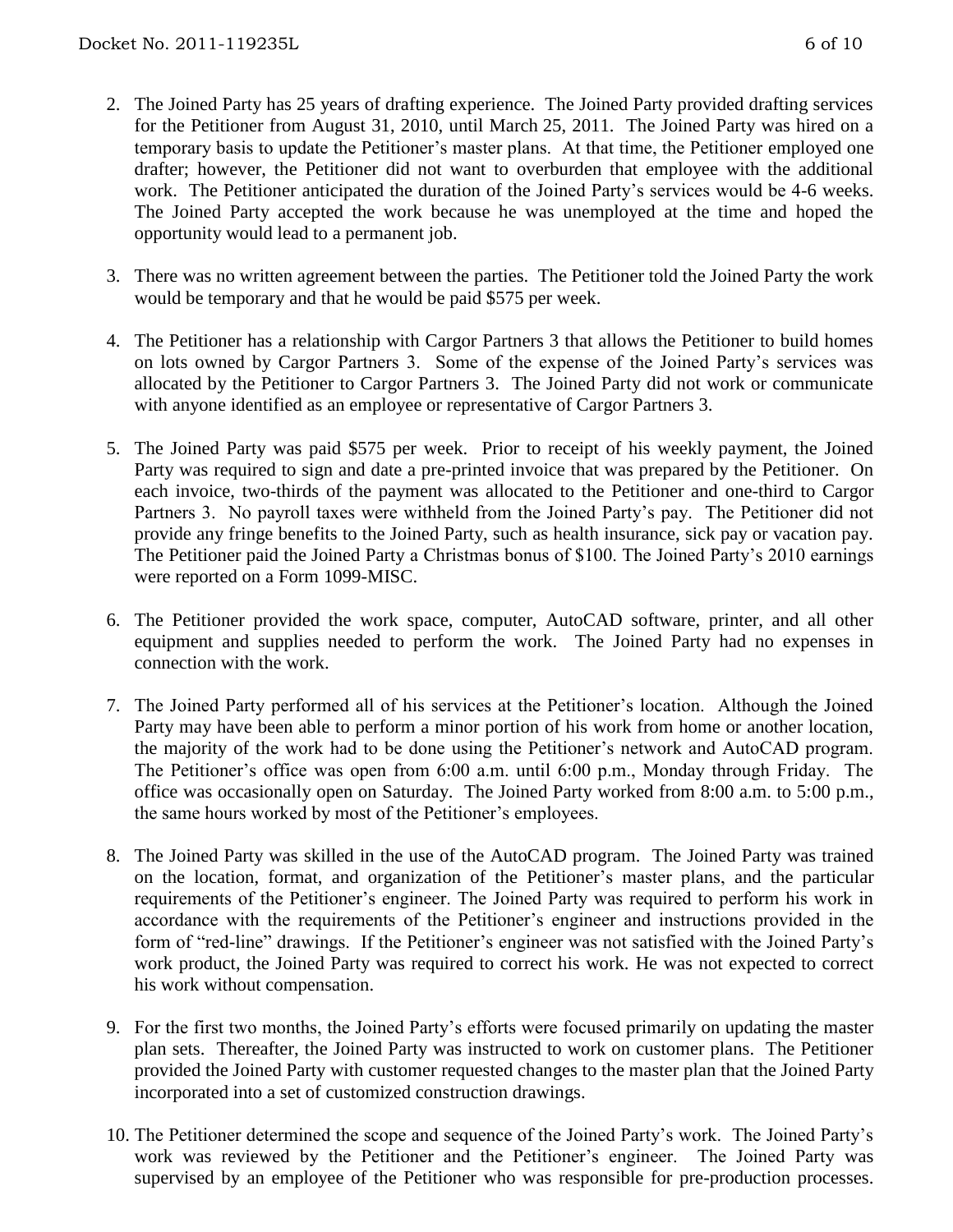The Joined Party met with the supervisor several times each week to review the progress of the work.

- 11. The Joined Party did not have his own business. He did not advertise his services to the general public. During the time the Joined Party performed services for the Petitioner, the Joined Party devoted 40 hours per week to the work. The Petitioner did not restrict the Joined Party from working for a competitor.
- 12. The Petitioner terminated the relationship with the Joined Party when the Petitioner decided to hire another full time drafter. The Petitioner did not hire the Joined Party for the full time position because the Petitioner did not think the Joined Party was the right person for the job.

## **Conclusions of Law:**

- 13. The issue in this case, whether services performed for the Petitioner constitute employment subject to the Florida Unemployment Compensation Law, is governed by Chapter 443, Florida Statutes. Section 443.1216(1)(a)2, Florida Statutes, provides that employment subject to the chapter includes service performed by individuals under the usual common law rules applicable in determining an employer-employee relationship.
- 14. The Supreme Court of the United States held that the term "usual common law rules" is to be used in a generic sense to mean the "standards developed by the courts through the years of adjudication." United States v. W.M. Webb, Inc., 397 U.S. 179 (1970).
- 15. The Supreme Court of Florida adopted and approved the tests in 1 Restatement of Law, Agency 2d Section 220 (1958), for use to determine if an employment relationship exists. See Cantor v. Cochran, 184 So.2d 173 (Fla. 1966); Miami Herald Publishing Co. v. Kendall, 88 So.2d 276 (Fla. 1956); Magarian v. Southern Fruit Distributors, 1 So.2d 858 (Fla. 1941); see also Kane Furniture Corp. v. R. Miranda, 506 So.2d 1061 (Fla. 2d DCA 1987).
- 16. Restatement of Law is a publication, prepared under the auspices of the American Law Institute, which explains the meaning of the law with regard to various court rulings. The Restatement sets forth a nonexclusive list of factors that are to be considered when judging whether a relationship is an employment relationship or an independent contractor relationship.
- 17. 1 Restatement of Law, Agency 2d Section 220 (1958) provides:
	- (1) A servant is a person employed to perform services for another and who, in the performance of the services, is subject to the other's control or right of control.
	- (2) The following matters of fact, among others, are to be considered:
		- (a) the extent of control which, by the agreement, the business may exercise over the details of the work;
		- (b) whether or not the one employed is engaged in a distinct occupation or business;
		- (c) the kind of occupation, with reference to whether, in the locality, the work is usually done under the direction of the employer or by a specialist without supervision;
		- (d) the skill required in the particular occupation;
		- (e) whether the employer or the worker supplies the instrumentalities, tools, and the place of work for the person doing the work;
		- (f) the length of time for which the person is employed;
		- (g) the method of payment, whether by the time or by the job;
		- (h) whether or not the work is a part of the regular business of the employer;
		- (i) whether or not the parties believe they are creating the relation of master and servant;
		- (j) whether the principal is or is not in business.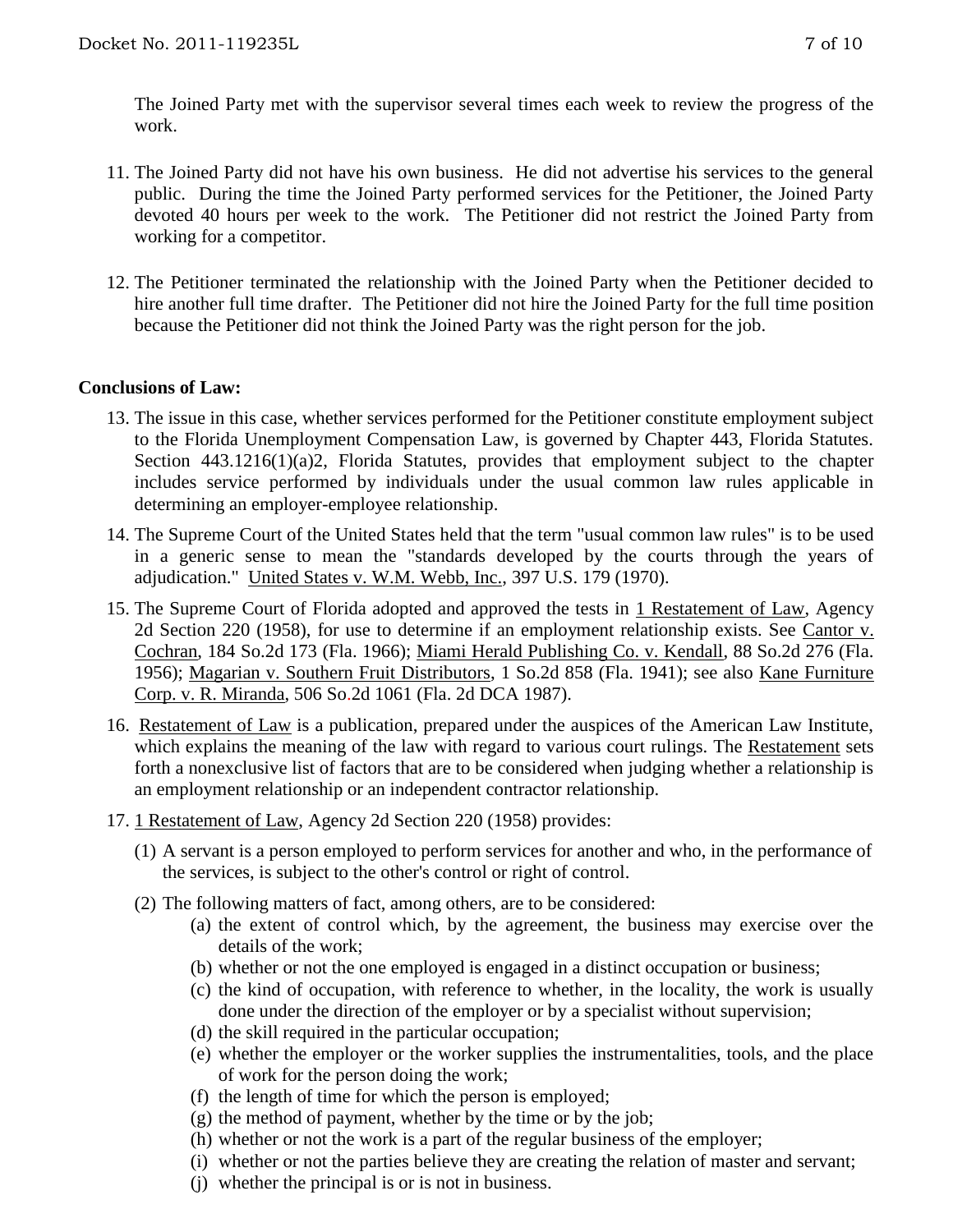- 18. Comments in the Restatement explain that the word "servant" does not exclusively connote manual labor, and the word "employee" has largely replaced "servant" in statutes dealing with various aspects of the working relationship between two parties.
- 19. In Department of Health and Rehabilitative Services v. Department of Labor & Employment Security, 472 So.2d 1284 (Fla. 1<sup>st</sup> DCA 1985) the court confirmed that the factors listed in the Restatement are the proper factors to be considered in determining whether an employer-employee relationship exists. However, in citing La Grande v. B&L Services, Inc., 432 So.2d 1364, 1366 (Fla. 1 st DCA 1983), the court acknowledged that the question of whether a person is properly classified an employee or an independent contractor often cannot be answered by reference to "hard and fast" rules, but rather must be addressed on a case-by-case basis.
- 20. The record reflects the Petitioner exercised sufficient control over the details of the work to establish an employer-employee relationship. The Petitioner assigned specific tasks to the Joined Party, and prioritized the work to be performed. The Joined Party was required to perform the work in a manner that was dictated by the Petitioner or the Petitioner's engineer. The Joined Party's work was supervised. The Petitioner supplied the work space, equipment and supplies needed to perform the work. In Adams v. Department of Labor and Employment Security, 458 So.2d 1161 (Fla. 1st DCA 1984), the Court held that the basic test for determining a worker's status is the employing unit's right of control over the manner in which the work is performed. The Court, quoting Farmer's and Merchant's Bank v. Vocelle, 106 So.2d 92 (Fla. 1<sup>st</sup> DCA 1958), stated: "[I]f the person serving is merely subject to the control of the person being served as to the results to be obtained, he is an independent contractor; if he is subject to the control of the person being served as to the means to be used, he is not an independent contractor."
- 21. It was not shown that the Joined Party was engaged in a distinct occupation or business. The record demonstrates instead that the Joined Party was unemployed for some 18 months and was seeking full time employment. The Joined Party had no expenses in connection with the performance of the work. Everything that was needed for the Joined Party to perform the work was provided by the Petitioner.
- 22. The Petitioner controlled the financial aspects of the relationship. The Petitioner determined the rate and method of pay. The Joined Party was required to sign and date an invoice that was prepared by the Petitioner. The Joined Party was paid by time and not by the job. These factors are more indicative of an employer-employee relationship. The fact that the Petitioner did not withhold payroll taxes from the pay does not, standing alone, establish an independent contractor relationship.
- 23. The Petitioner's business is semi-custom home building. At the time the Joined Party performed his services for the Petitioner, the Petitioner employed another drafter. The Joined Party performed the same duties as the Petitioner's permanent employee. The work performed by the Joined Party was an integral and necessary part of the Petitioner's business.
- 24. Although the Joined Party was originally engaged for a specific period of time, the relationship became one of an indefinite duration that either party could terminate at any time without incurring liability. This factor is indicative of an employer-employee relationship. In Cantor v. Cochran, 184 So.2d 173 (Fla. 1966), the court, quoting 1Larson, Workmens'Compensation Law, Section 44.35, stated: "The absolute right to terminate the relationship without liability is not consistent with the concept of independent contractor, under which the contractor should have the legal right to complete the project contracted for and to treat any attempt to prevent completion as a breach of contract."
- 25. It is concluded that the services performed for the Petitioner by the Joined Party as a drafter constitute insured employment.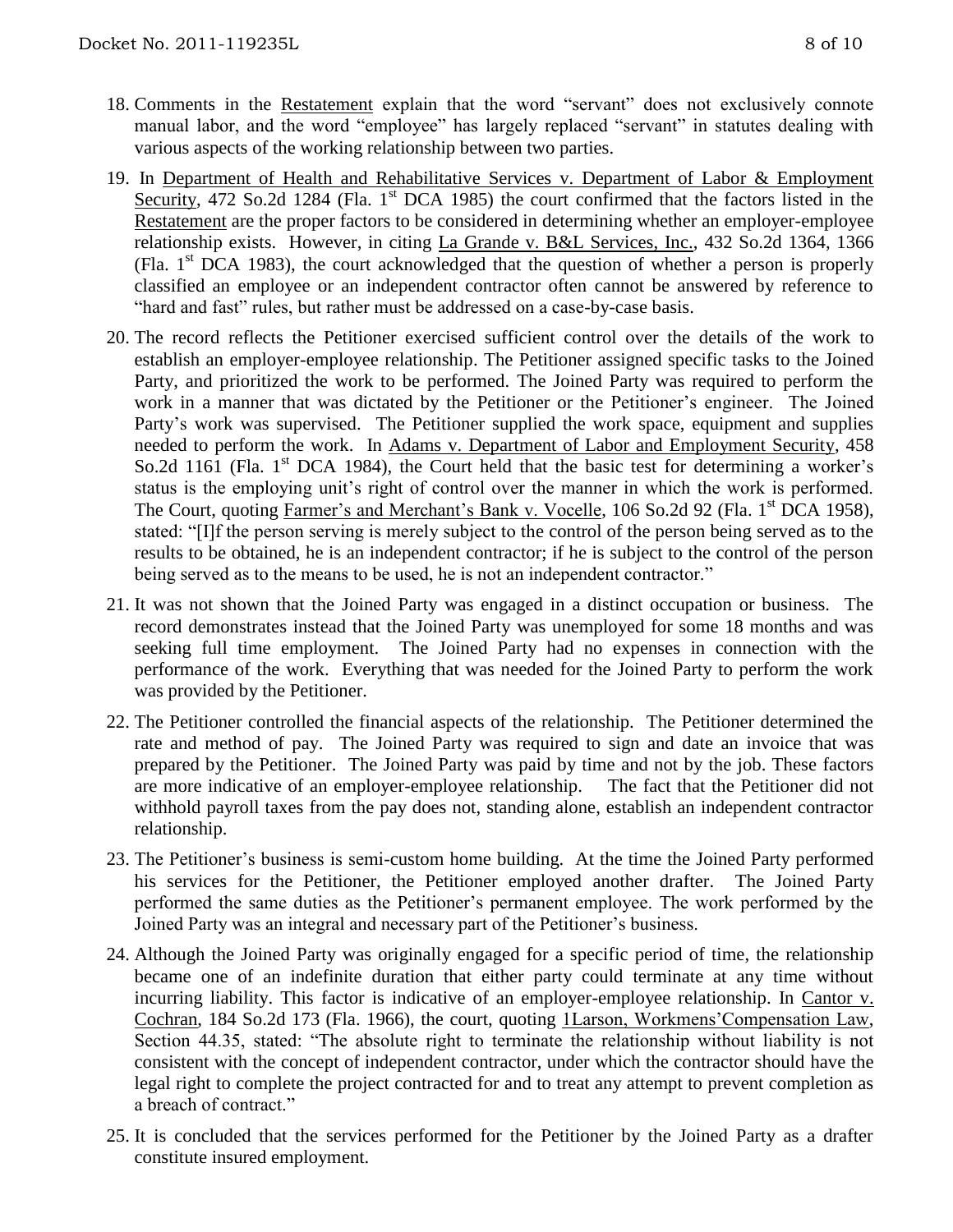**Recommendation:** It is recommended that the determination dated August 11, 2011, be AFFIRMED. Respectfully submitted on February 28, 2012.



| SUSAN WILLIAMS, Special Deputy |  |
|--------------------------------|--|
| Office of Appeals              |  |

A party aggrieved by the *Recommended Order* may file written exceptions to the Director at the address shown above within fifteen days of the mailing date of the *Recommended Order*. Any opposing party may file counter exceptions within ten days of the mailing of the original exceptions. A brief in opposition to counter exceptions may be filed within ten days of the mailing of the counter exceptions. Any party initiating such correspondence must send a copy of the correspondence to each party of record and indicate that copies were sent.

Una parte que se vea perjudicada por la *Orden Recomendada* puede registrar excepciones por escrito al Director Designado en la dirección que aparece arriba dentro de quince días a partir de la fecha del envío por correo de la *Orden Recomendada*. Cualquier contraparte puede registrar contra-excepciones dentro de los diez días a partir de la fecha de envió por correo de las excepciones originales. Un sumario en oposición a contra-excepciones puede ser registrado dentro de los diez días a partir de la fecha de envío por correo de las contra-excepciones. Cualquier parte que dé inicio a tal correspondencia debe enviarle una copia de tal correspondencia a cada parte contenida en el registro y señalar que copias fueron remitidas.

Yon pati ke *Lòd Rekòmande* a afekte ka prezante de eksklizyon alekri bay Direktè Adjwen an lan adrès ki parèt anlè a lan yon peryòd kenz jou apati de dat ke *Lòd Rekòmande* a te poste a. Nenpòt pati ki fè opozisyon ka prezante objeksyon a eksklizyon yo lan yon peryòd dis jou apati de lè ke objeksyon a eksklizyon orijinal yo te poste. Yon dosye ki prezante ann opozisyon a objeksyon a eksklizyon yo, ka prezante lan yon peryòd dis jou apati de dat ke objeksyon a eksklizyon yo te poste. Nenpòt pati ki angaje yon korespondans konsa dwe voye yon kopi kourye a bay chak pati ki enplike lan dosye a e endike ke yo te voye kopi yo.

LINEERS.

**Date Mailed:**

SHANEDRA Y. BARNES, Special Deputy Clerk

**February 28, 2012**

Copies mailed to: Petitioner Respondent Joined Party: